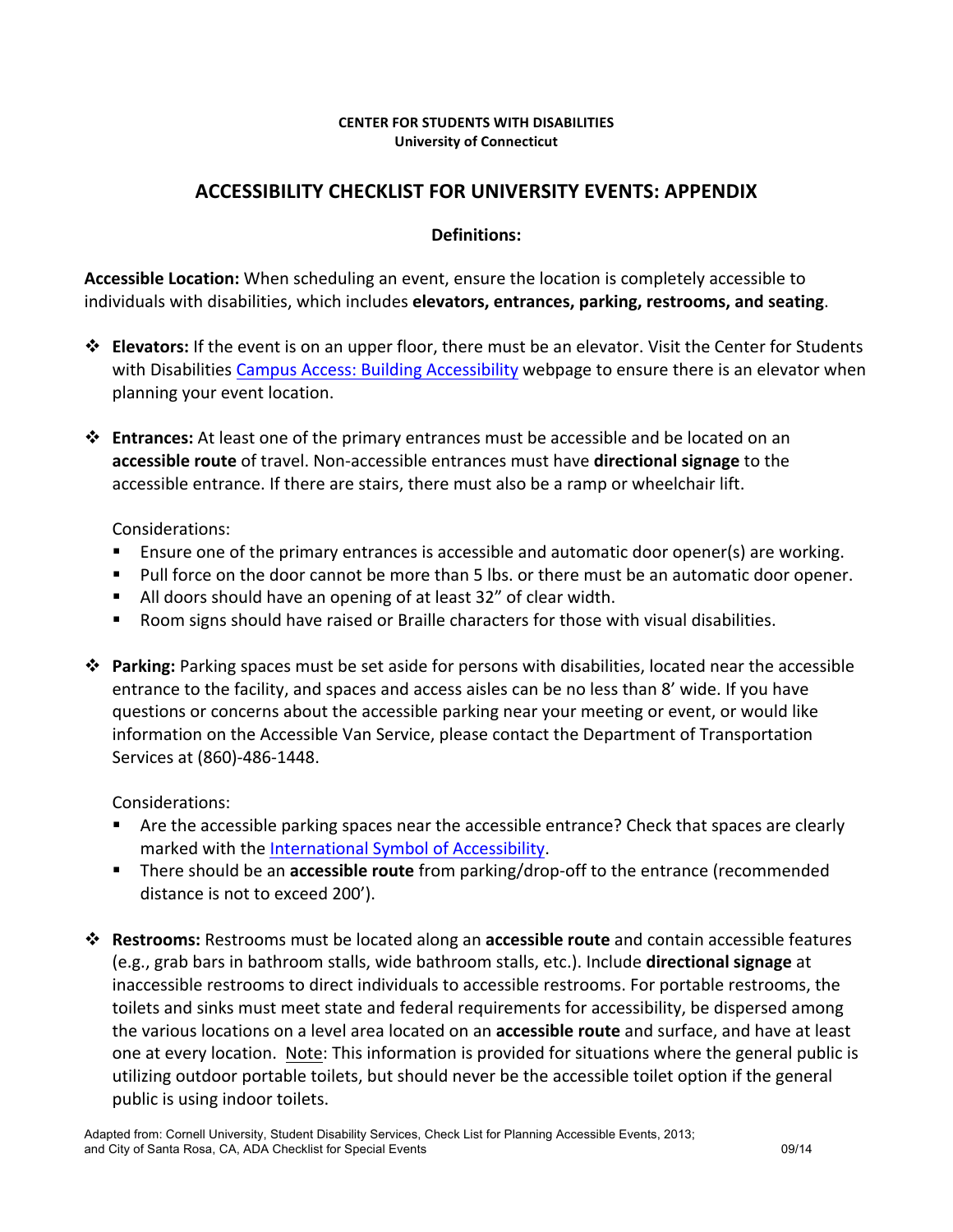Considerations:

- An accessible restroom should be located within 200' of the event or meeting location.
- **•** If multiple units are provided, a minimum of 1 unit with 10% of the total units provided must be accessible.
- Restroom and stall doors should provide a minimum of 32" of clear opening width and swing outward and have levered handles.
- E Accessible restrooms should have an accessible toilet stall (with  $5' \times 5'$  of clear floor space), with a toilet seat that is 17-19" about the floor, and grab bars at the side and back of the toilet (33-36" above the floor).
- Sinks should provide knee clearance of 29", and soap, paper towel dispensers, and amenities should be located at or below 48".
- **→** Seating: If seating is provided, accessible seating must be set aside for persons with disabilities. Ensure seats are situated so that individuals with physical or sensory disabilities can view the meeting or event over seated and/or standing participants and are situated with direct view to the stage or presentation and/or the interpreter.

Considerations:

- If the area or space is large, have signs to indicate the accessible seating areas with the International Symbol of Accessibility.
- **F** If tables are provided, they must provide knee space that is a minimum of 27" high, 30" wide, and 19" deep knee space with the tabletop no higher than 34".
- Consider the following chart when providing accessible seating. Remember to provide seating adjacent to space for companions:

Accessible route: Ensure a continuous, unobstructed path of travel exists from the street to the event or meeting and all accessible elements of the location, and any event activities. Interior accessible routes may include corridors, floors, ramps, elevators, lifts, and clear floor space from any fixtures. Exterior accessible routes may include parking access aisles, curb ramps, crosswalks at vehicular ways, walks, ramps, and lifts.

Considerations:

- Provide clear pathway through room (at least 36" wide) and be mindful of hazards to individuals who are blind or visually impaired. Clear any objects (e.g., plant branches or public art) that overhang less than 80" from the floor surface or wall, and post mounted or freestanding objects that protrude 4" or more between 27" and 80" above the floor or ground.
- Create an accessible route when positioning **Displays and Exhibits**.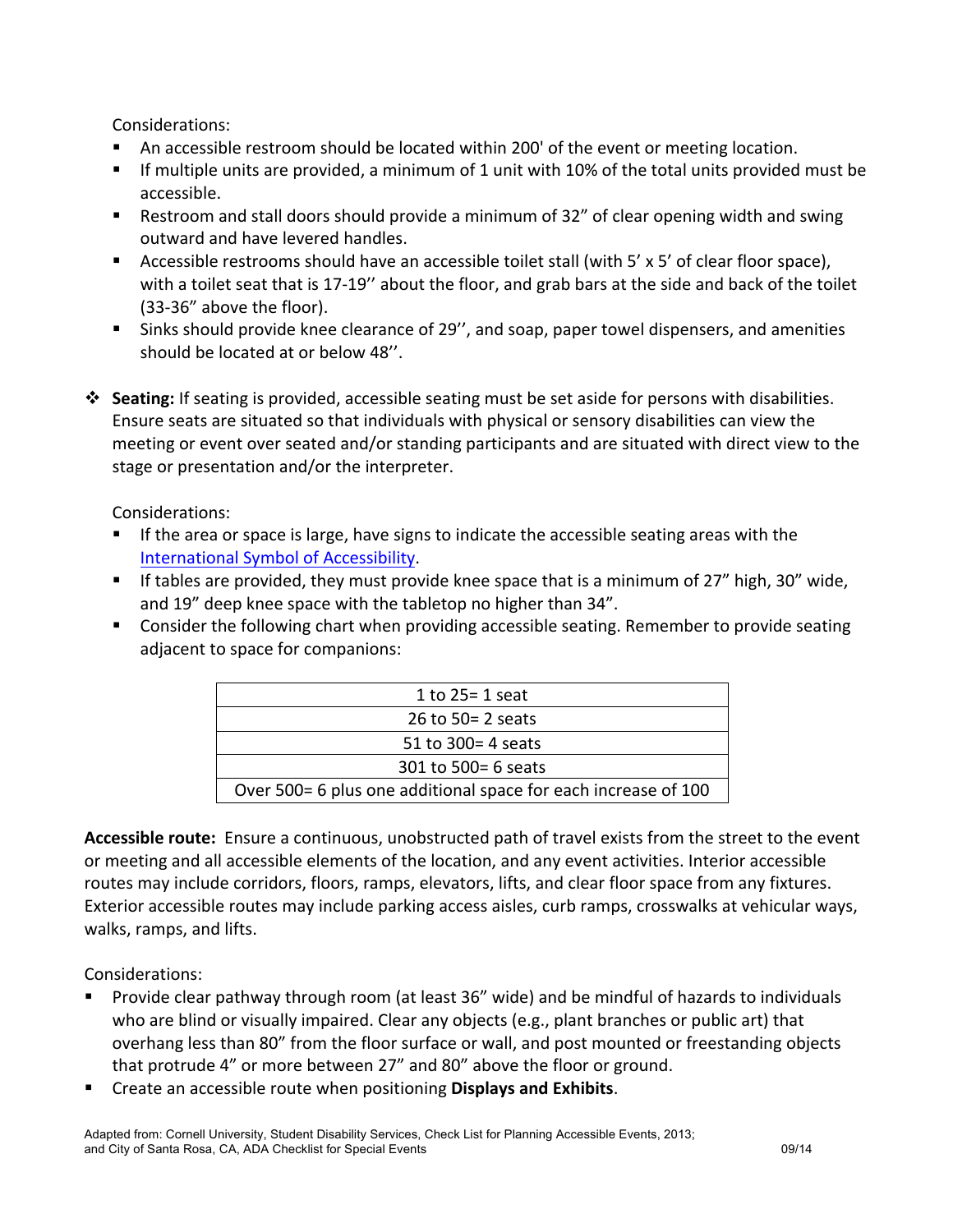- Routes should be on firm, level, stable, and slip-resistant surfaces (e.g., concrete, asphalt, wood, carpet), and not be on inaccessible surfaces (e.g., grass, wood chips, or sand).
- **EXPLUM** If there is barricading, fencing, or crowd control, make sure they are placed so they include an accessible route.

Alternate Format: Individuals may require print materials to be available in an electronic version, or large print copies (sans serif font, size 18 or larger).

Assistive Listening Device (ALD): A device that takes a signal from a microphone or public address system and sends it to a personal amplification system. If your selected venue does not have an ALD, they may be available from the Center for Students with Disabilities. Contact the Center at (860)-486-2020 or csd@uconn.edu.

Considerations:

- For meetings of 50 or more people, ALD are available;
- Signage of where to obtain ALD's is posted with ALD symbol at the site;
- For meetings of 100 or more people, Real-Time Captioning has been scheduled; and
- For meetings of 500 or more people, an American Sign Language interpreter has been scheduled.

**Captioning:** Video or film program that has subtitles reflecting the content of the spoken or descriptive material.

Considerations:

- **Real-Time:** Captions, composed of text, provide access to content delivered by spoken words and sounds. Real-time captions, or Computer Assisted Real-Time Translation (CART), are created as an event takes place. Real-time captioning can be used for programs that do not have written scripts, such as: lectures, classes, and meetings.
- **Example 1** Closed: Text is displayed, typically used as transcription of the audio portion of a program as it occurs, sometimes including descriptions of non-speech elements. "Closed" indicates that the captions are not visible until activated by the viewer, usually by a menu option. "Open" captioning means the captions are visible to all viewers.

**Dais:** Any fixed or mobile public speaking location. If this includes a table or podium, it must not be higher than 34", on which a microphone could be placed.

Considerations:

- If microphone is provided for public participation, the microphone cable must be long enough to serve accessible seating areas or a wireless unit should be provided.
- **EXEC** If dais is fixed and on a stage, it must be accessible by means of a ramp, wheelchair lift, or **portable wheelchair lift or ramp**.

**Directional Signage**: All public events should have signage to direct the public to the location. Include the International Symbol of Accessibility on all signage. If the main route to the meeting or event is not accessible, you must provide direction signage to and along the accessible route.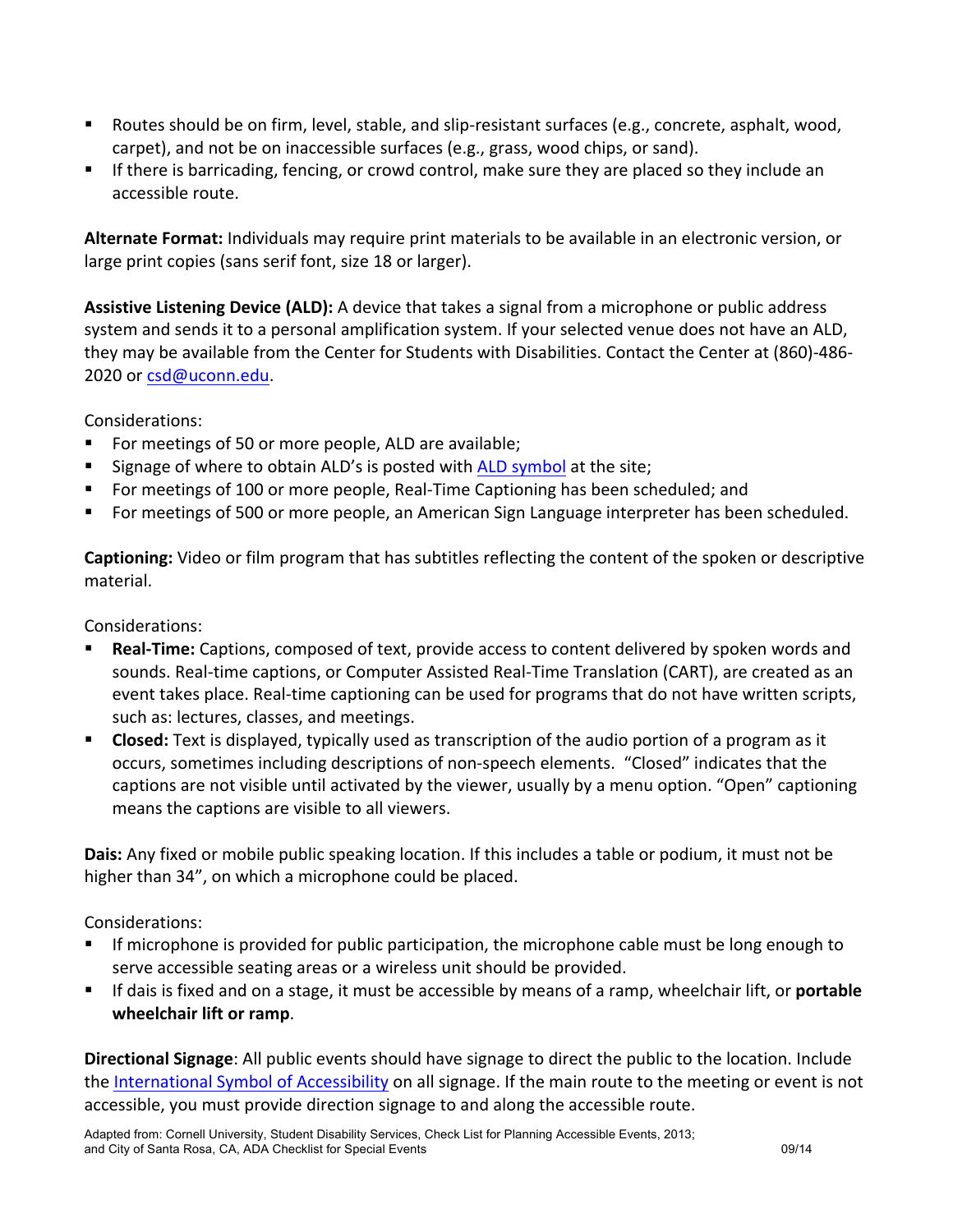**Displays and Exhibits:** For individuals with sensory disabilities (e.g., low vision, deaf, blind), there are alternatives that provide equivalent information in a manner that is appropriate to the program material. Some suggested formats include:

- Titles and narratives in a sans serif font (e.g., Arial, Calibri, Tahoma) size 14 or larger
- Audio descriptions of visual materials
- Tactile replicas of art objects
- Captioning of video or film presentations
- Trained staff available to provide descriptions

**Portable Wheelchair Lift or Ramp:** This is a lift or ramp that is not built into the existing building or structure and should be made available for an event or meeting if the location does not have a ramp.

**Sign Language Interpreter**: A person who is trained in translating between a spoken and signed language. For information on how to hire a sign language interpreter, please call the Center for Students with Disabilities at (860)-486-2020 or email us at  $csd@uconn.edu$ .